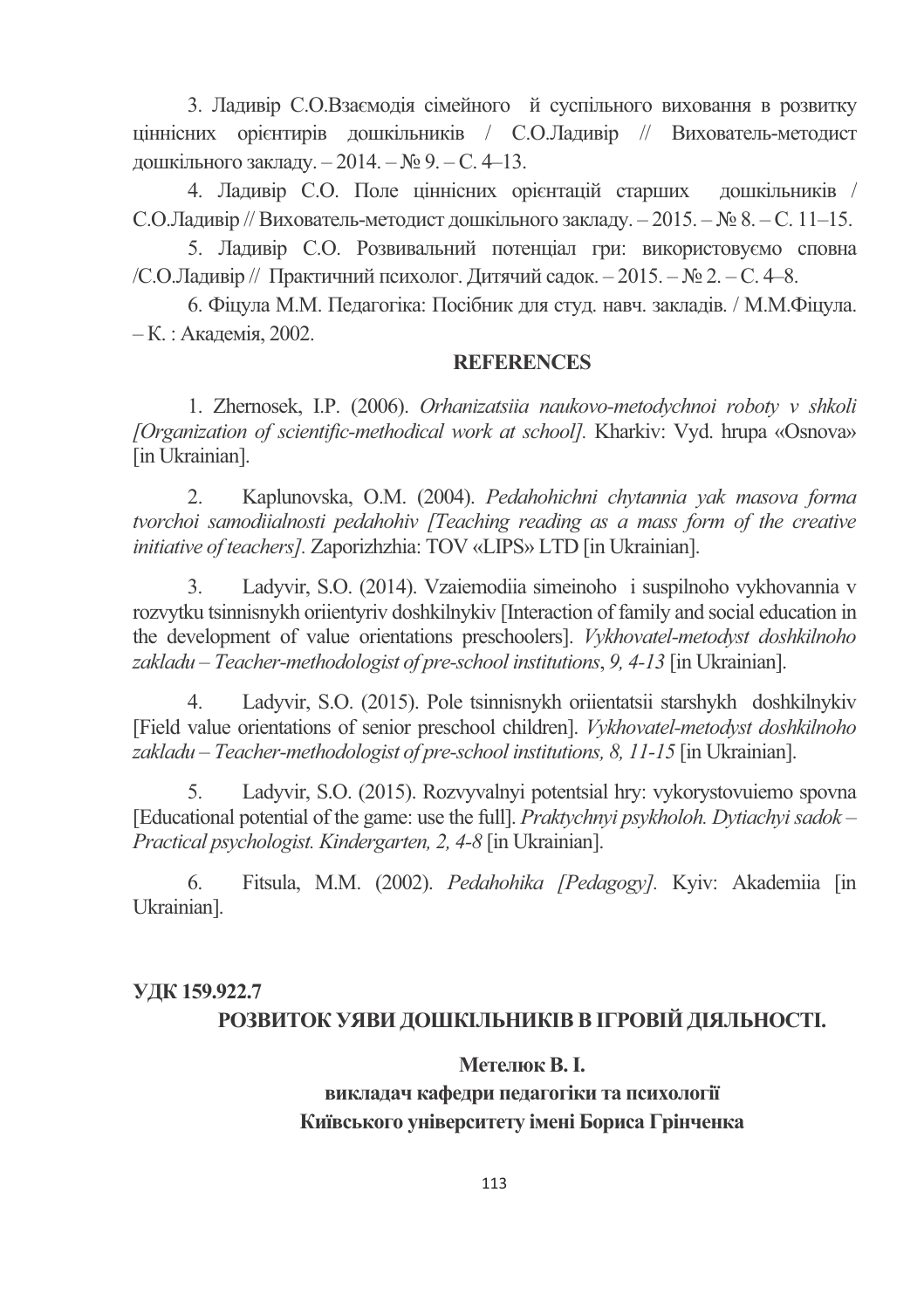Зміст статті привертає увагу до проблеми розвитку уяви дошкільника важливого пізнавального проиесу, що тісно переплетений з грою, провідною діяльністю віку та пронизуючи усі сторони життєдіяльності дитини, створює передумови для успішного формування особистості дитини, її мотиваційної сфери, передумов творчості. В статті узагальнено матеріали спостережень за іграми сучасних дітей, розглянуто ряд доцільних форм взаємодії дітей і педагога, що збагачують гру і розвивають уяву.

Ключові слова: уява, творчість, закономірності уяви, механізми уяви: аглютинація, аналогія, гіперболізація, сюжетно-рольова гра.

## МЕТЕЛЮК В. И. РАЗВИТИЕ ВООБРАЖЕНИЯ ДОШКОЛЬНИКОВ В ИГРОВОЙ ДЕЯТЕЛЬНОСТИ.

Содержание статьи привлекает внимание к проблеме развтия воображения дошкольника - важного познавательного проиесса, тесно связанного с игрой, ведущей деятельностью возраста. Воображение, проникая во все сферы жизнедеятельности ребенка, создает предпосылки успешного формирования личности ребенка, мотивовашонной составляющей, творчества. Статья содержит материалы наблюдений за играми современных детей, рассматривает некоторые целесообразные формы взаимодействия педагога  $u$  deme $\tilde{u}$ . развивающие воображение и обогащающие игру.

Ключевые слова: воображение, творчество, узоры воображения, механизмы воображения: агглютинации, аналогии, giperbolizaciâ, участок ролевая игра.

#### **VALENTINE METELYIK DEVELOPMENT IMAGINATION**  $OF$ **PRESCHOOLER PLAYING GAMES.**

The content of the article draws attention to the problem of imagination preschool child - an important cognitive process that is closely intertwined with the game, leading activities age and permeating all aspects of life of the child, a prerequisite for the successful formation of the child, his motivational sphere, preconditions of creativity. The article referrals observations of the modern games of children, considered a number of viable forms of interaction between children and teachers that enrich the game and develop imagination.

Keywords: imagination, creativity, imagination patterns, mechanisms of *imagination: agglutination, analogy, exaggeration, role-playing game.* 

Постановка проблеми. Уява - дивовижна властивість людської психіки. Без перебільшення, вся матеріальна і духовна культура, цивілізація є продуктом уяви і творчості людей. Завдяки уяві, людина може «жити» в минулому і майбутньому,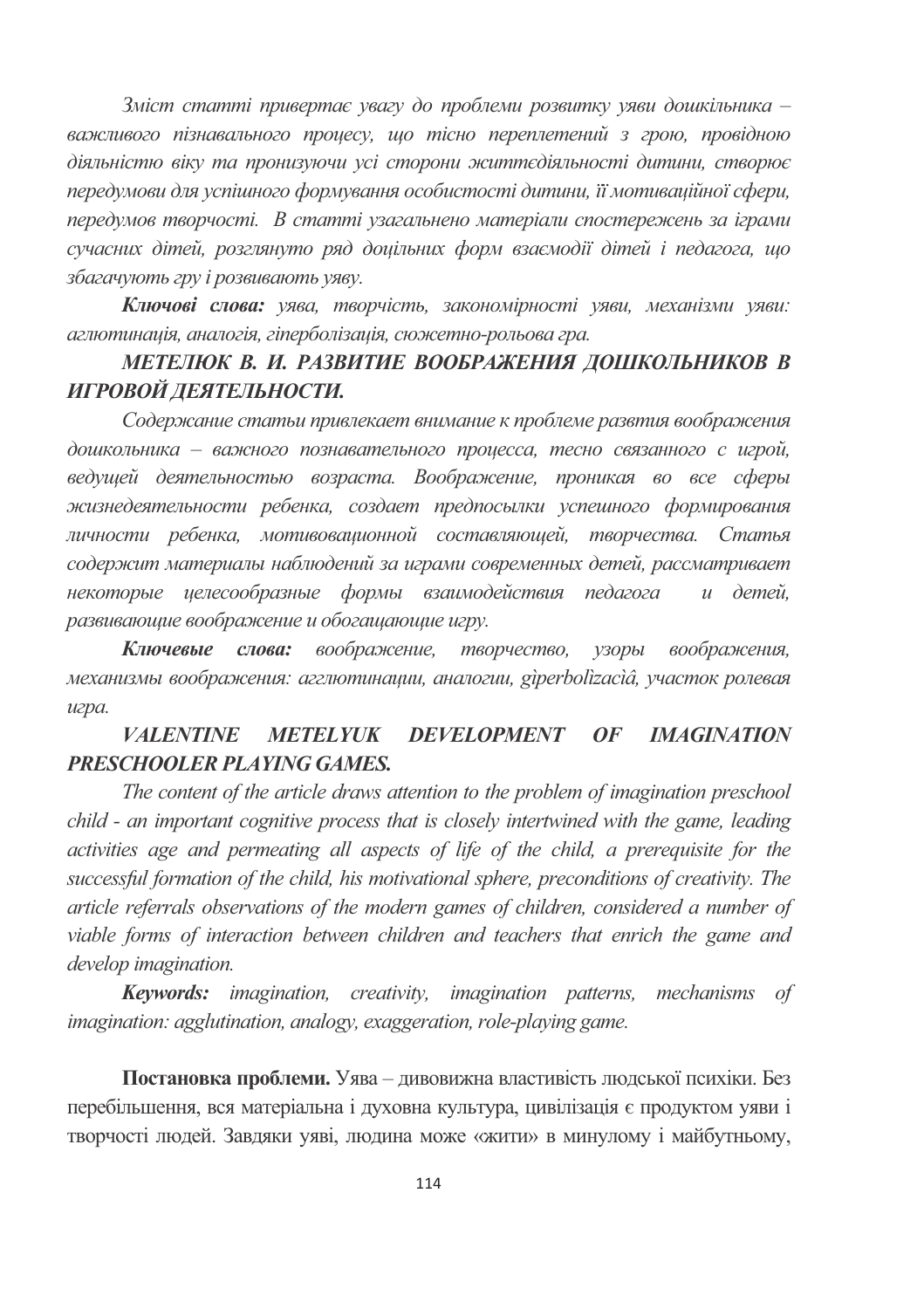мріяти і будувати нові образи того, що є, і того, чого немає. Подібного не може собі дозволити ніяка інша істота в світі. Ключі до розуміння загадок уяви - ключі до творчої свободи людей - свободи в словах, у відчуттях, в думках, в самовираженні.

Проникаючи у всі види діяльності, включаючись в систему найбільш істотних когнітивних утворень суб'єкта, уява найбільш тісно пов'язана з розвитком емоційно-вольової і мотиваційної сфери особистості. Саме тут можна побачити той який зв'язує емоційне і інтелектуальне життя вузол «афекту і інтелекту», особистості

Особливо значущим стає виявлення специфіки уяви і закономірностей її становлення при вивченні дошкільного дитинства, найважливішого періоду, коли закладаються основні передумови її розвитку. Без ретельного дослідження закономірностей становлення уяви дітей, що входить в будь-який творчий акт, неможливо осмислити природу вищих творчих процесів, здібностей, створити можливості для розвитку і самореалізації.

Аналіз останніх публікацій та досліджень. На значення уяви, фантазії в житті маленької дитини вказували практично всі психологи, що вивчали онтогенез психіки. Деякі з них (У. Штерн, Д. Дьюї) стверджували, що уява дитини яскравіша і багатша за уяву дорослого, інші (К. Д. Ушинський, Л. С. Виготський, С. Л. Рубінштейн), навпаки, говорили про відносність розвитку дитячої уяви, який можна оцінювати тільки порівняно з темпом розвитку інших психічних процесів.

Як переконують напрацювання К. Д. Ушинського і Л.С. Виготського [5,с.114], С. Л. Рубінштейна, Е. І. Ігнатьєва, Т. Рібо, В. В. Давидова, Д. Б. Ельконіна, В. А. Крутецького, та інших, уява не лише передумова ефективного засвоєння дітьми нових знань, вона є і умовою творчого перетворення наявних у них знань, сприяє саморозвитку особистості, в значній мірі визначає ефективність педагогічної взаємолії.

На думку Л. Виготського, О. Дьяченко уява дитини розвивається поступово, в міру нагромадження індивідуального досвіду, усі образи уяви, якими б чудернацькими вони не були, засновані на тих уявленнях і враженнях, які дитина отримує в реальному житті. Г. Люблінська вважає, уяву своєрідною формою відображення об'єктивної дійсності, що полягає у створенні нових образів шляхом переробки матеріалу сприймань і уявлень, що виникли в попередньому досвіді Зважаючи на це, уява дитини-дошкільника, безумовно, бідніша за уяву дорослого.

Французький психолог Т. Рібо розглядає три стадії розвитку уяви:

 $\equiv$ дитинство і отроцтво - панування фантазії, ігор, казок, вигадки;

юність - поєднання вигадки і діяльності, "тверезого обачливого розуму";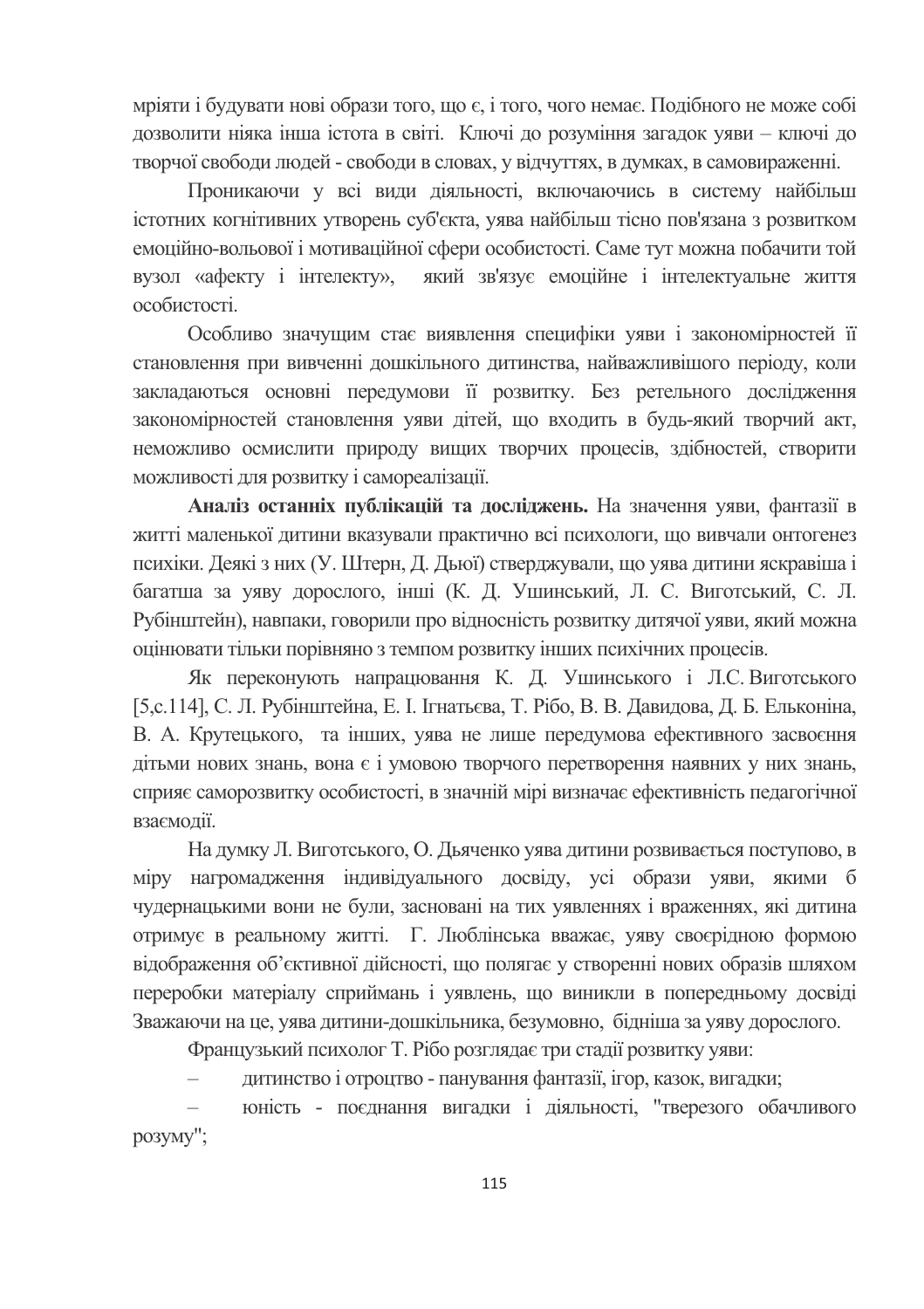зрілість - підпорядкування уяви розуму інтелекту.

Висновки численних досліджень уяви, дозволяють стверджувати про наявність загальних закономірностей формування творчих процесів, у тому числі і уяви. Так, І.М.Розет пише: "Думка про універсальність психологічних закономірностей, що керують творчими процесами у всіх сферах людської діяльності, можна вважати загальновизнаною, причому вона з великою категоричністю утверджується  $\overline{B}$ різних новітніх лослілженнях".  $\epsilon$  пілстави споліватись, що саме виявлення таких універсальних закономірностей може стати основою побудови оновлених програм розвитку особистості дітей дошкільного віку.

Д. Ельконін, А. Леонтьєв, Н. Михайленко, Ф. Фрадкіна - пов'язували розвиток уяви з розвитком предметноюї та сюжетно-рольової гри - класичної форми творчої діяльності дитини, кожний фрагмент якої нерозривно по'язаний з уявою, а тому з тим або іншим рівнем успішності і формує її.

Віддала данину уяві в контексті сьогодення і сучасна українська психологія (С. Ладивір, I. Карабаєва, К. Карасьова). Поліляючи позинії вітчизняної психологічної школи, автори вважають уяву невід'ємним компонентом творчої діяльності, а тому й повноцінної особистості.

Незважаючи на складність визначення етапів розвитку уяви у людини, вчені виділяють певні закономірності в її формуванні. Так, перші прояви уяви переплетені з процесом сприйняття. Наприклад, діти у віці півтора років не здатні ще слухати навіть найпростіші казки, вони постійно відволікаються або засинають, але із задоволенням слухають розповіді про те, що вони самі пережили, і це тому, що чітко уявляють те, про що йде мова, де ясно простежується зв'язок уяви і сприйняття. Слід зазначити, що перші образи уяви дитини завжди пов'язані з діяльністю. Дитина втілює перероблений образ у гру. Стілець перетворюється в кімнату або літак, коробочка – в стіл, автомашину.

Оволодіння мовою дозволяє дитині легше виділяти окремі частини предмета, що сприймаються вже як самостійні і якими все частіше дитина оперує в своїй уяві.

Наслідуючи дії дорослих, дитина вже в ранньому віці починає маніпулювати олівцями і папером. Поступово від бездумного чиркання по паперу, приходить до розуміння функції олівців, рухи стають більш точними і різноманітними і, врешті, у деяких зі своїх каракуль малюк впізнає образи предметів, явищ, а згодом спеціально створює уявні образи.

Словесне формулювання наміру, прагнення зобразити, з опорою на знайомий графічний образ є початком образотворчої діяльності. Значний стрибок у розвитку, як уяви самої дитини, так і малювання, відбувається саме в дошкільному віці. Все,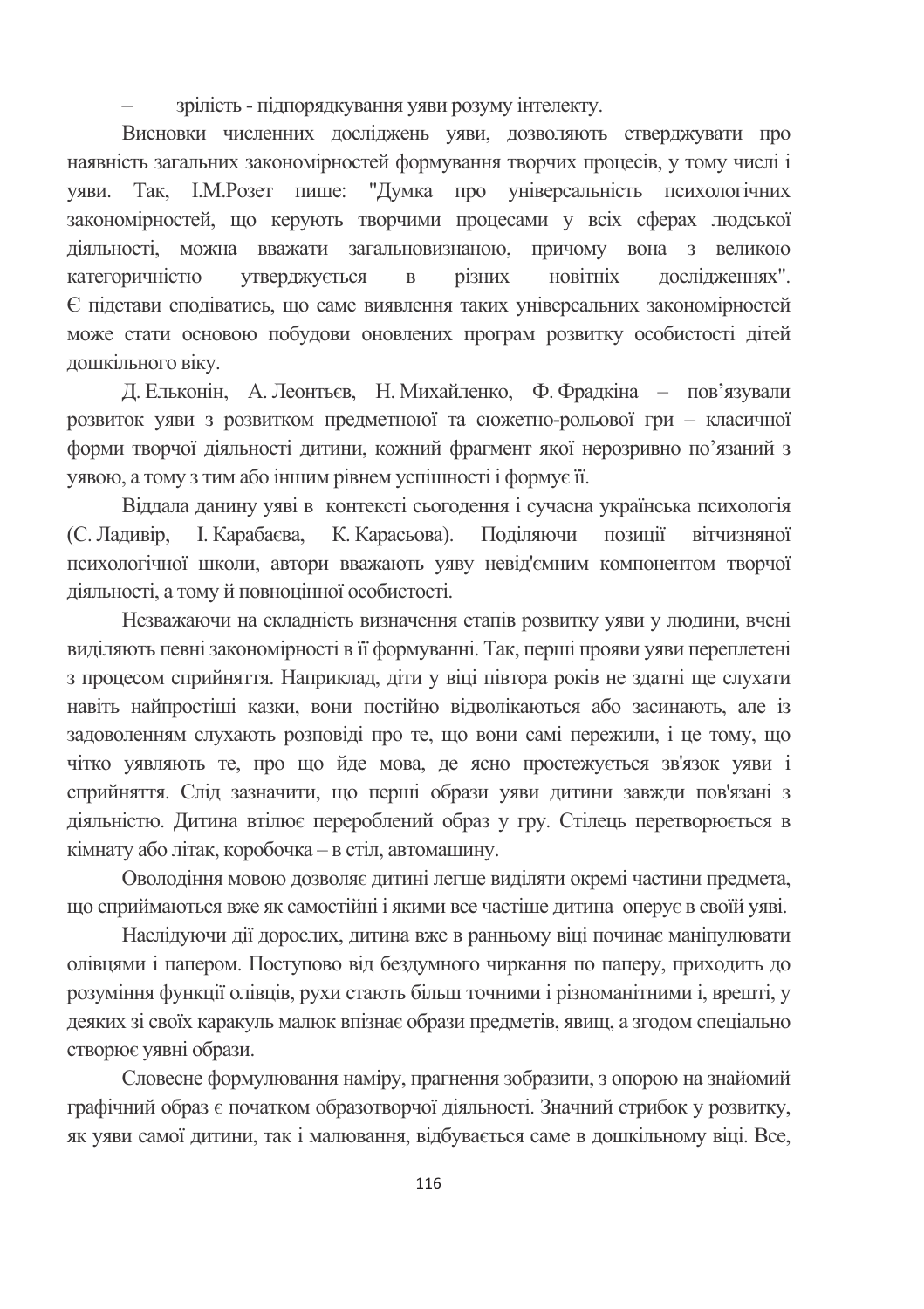що тільки вона здатна уявити, дитина намагається намалювати. З'являються зображення будинків, дерев, квітів, машин.

Уява, як і інші психічні функції, зазнає змін з віком. Молодший дошкільник з великим інтересом слухає казки і потім уявляє їх образи, як реально існуючі явища. Саме тому він легко вірить в те, що наряджений актор - це справжній Дід Мороз або Баба Яга, боїться злого чарівника або вовка на екрані телевізора, плаче від жалості до Дюймовочки, слухаючи казку. [1, с.28-35]

Старший дошкільний і молодший шкільний вік - період особливої чутливості до процесу творення образів фантазії. Діти із захопленням займаються творчою діяльністю, психологічною основою якої є уява. [2, с.304].

Досвід дитини складається і росте поступово, він глибоко своєрідний Дитина живе у фантастичному світі більш, ніж в реальному. Інтереси дитини і дорослого різні і тому зрозуміло, що уява у дитини працює інакше, ніж у дорослого і, як наголошувалося вище, вона бідніша, ніж у дорослого, але вона займає більше місця в її житті. От чому продукти справжньої творчої уяви це продукти зрілої уяви. [4,  $c.24-30$ ].

Водночас бурхливе дитяче фантазування зумовлене низькою критичністю мислення. Дошкільник легко об'єднує різні враження і некритично ставиться до одержаних комбінацій, що особливо помітно у молодшому дошкільному віці (Л. С. Виготський). [6, с. 320]

Уява залежить від багатьох чинників: віку, розумового розвитку і особливостей розвитку, індивідуальних особливостей особистості (стійкості, усвідомленості і спрямованості мотивів; цінних структур образу "Я"; особливостей комунікації; ступеню самореалізації і оцінки власної діяльності; рис характеру і темпераменту, і, що дуже важливо, від процесу навчання і виховання. [3, с.112]

Особливу роль у появі новоутворень відіграє ігрова діяльність, головне джерело розвитку уяви у дітей дошкільного віку. В умовах гри дитина моделює реальність (уявна ситуація, роль дорослого, предмети-замінники, символічний характер ігрових дій та їх результатів), відтворює зміст соціального життя, апробує різні схеми виконання або будує власний сюжет, переборює стереотипи власної поведінки тощо. Вона є тим грунтом, на якому зростають уява, мовлення і мислення. [5, с. 303]

Д. Ельконін неодноразово підкреслював: «Чим краще дитина грається, тим краще вона підготовлена до школи». Мотивація гри забезпечується її добровільністю: дитина входить у гру за власним бажанням. її невимушена поведінка (будь-коли може вийти з гри) характеризується широкими можливостями власного вибору та задоволенням потреби в самореалізації, в самоствердженні.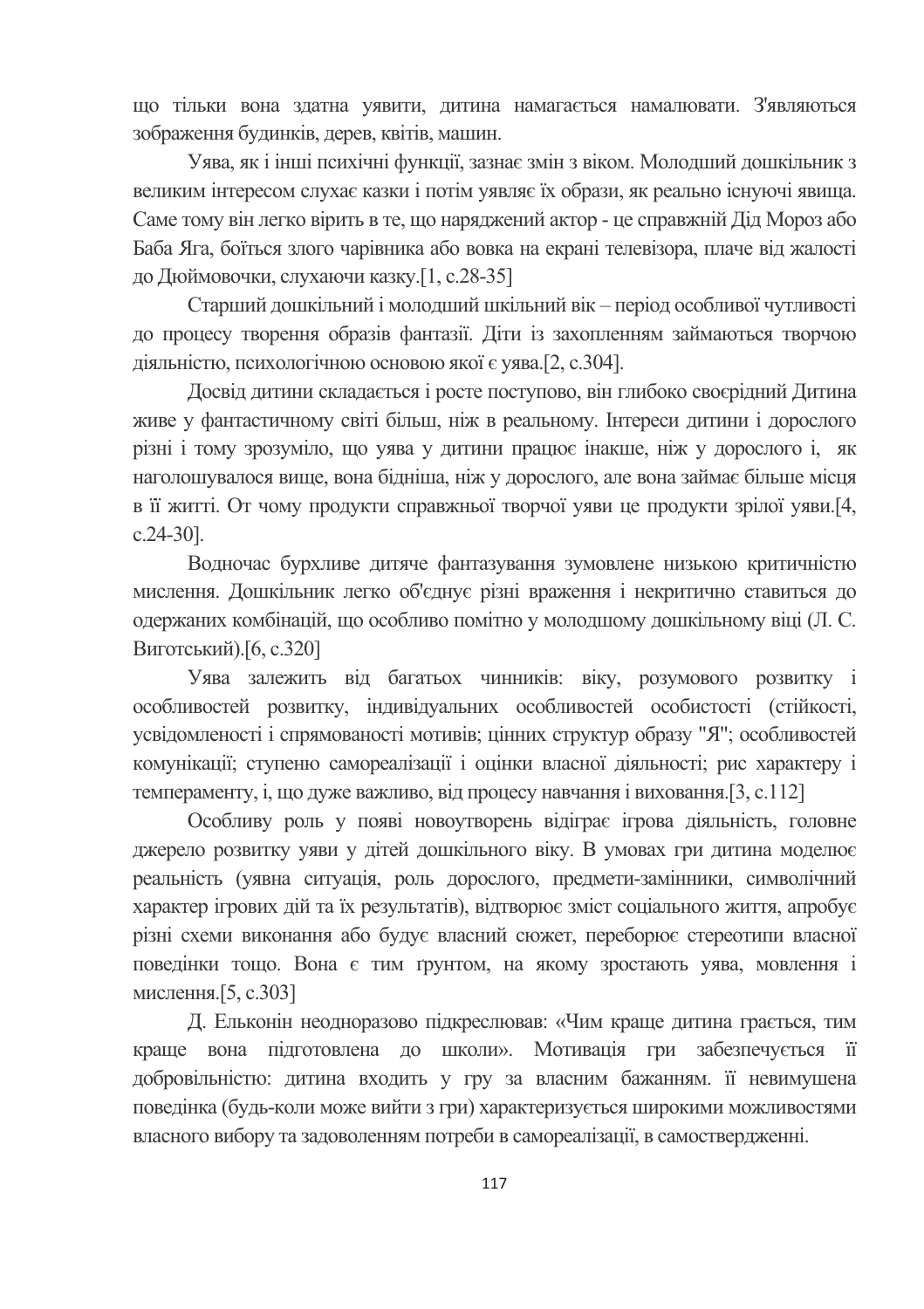Проте фантазія, як і будь-яка форма психічного віддзеркалення іноді переростає в пасивну мрійливість, заміну реальному життю мареннями. Тому експерти вважають: вихователям і батькам необхідно допомагати дитині використовувати свої можливості уяви у напрямі прогресивного саморозвитку. Особливо шкідливе зневажливе ставлення до дитячого фантазування, вигадок, небувальщин тощо

Мета статті. Дослідити наукові основи та прикладні аспекти проблеми розвитку уяви літей лошкільного віку, роль в шьому процесі ігрової ліяльності та розробити рекомендації щодо підвищення його ефективності.

Виклад основного матеріалу статті. Дослідження було організована на базі ШДС Русанівка м. Києва.

Наше дослідження передбачало 2 етапи: констатувальний, формувальний.

На констатувальному етапі нами були поставлені наступні завдання:

виявити стан розвитку уяви дітей старшого дошкільного віку,

з'ясувати обізнаність батьків з можливостями впливу гри на уяву,

проаналізувати плани роботи вихователів на предмет розвитку уяви в ігровій діяльності.

3 метою реалізації першого завдання ми скористались можливостями спостереження за дітьми в ігровій діяльності. Ми вели спостереження за ігровою діяльністю дітей старшої групи в цілому, особливу увагу спрямовуючи на поведінку в іграх 10 дітей, обраних нами для вивчення розвитку уяви в грі.

Неодноразово було помічено, що бажання дітей грати у різні ігри виражене досить рельєфно – практично не було малюків, що стояли б осторонь, нуды ували, лишаючись поза колом діяльності і спілкування. Однак сюжети ігор, в період перших місяців спостережень за дітьми групи, були дещо одноманітними: поліклініка (1), лікарня (2), аптека (3), сім'я (4). Ігрова група, в яку входили переважно хлопчики, розробляла нові теми «в АТО» (5) і «у волонтерів» (6). Дуже рідко у водіїв (7). (Сюжети позначено цифрами, для простоти оперування цією інформацією). Це не відповідало нашим стереотипним очікуванням, що діти будуть гратися у транспорт, школу, магазини, пошту, будівництво, дитячий садок. Діти, залежно від їх намірів легко змінювали ігрові угрупування, однак загальна тенденція полягає в тому, що ігрові групки зберігаються в більш менш постійному складі. Помічено, що діти схильні брати на себе одні і ті ж ролі і певну стереотипність програвання обраних ролей.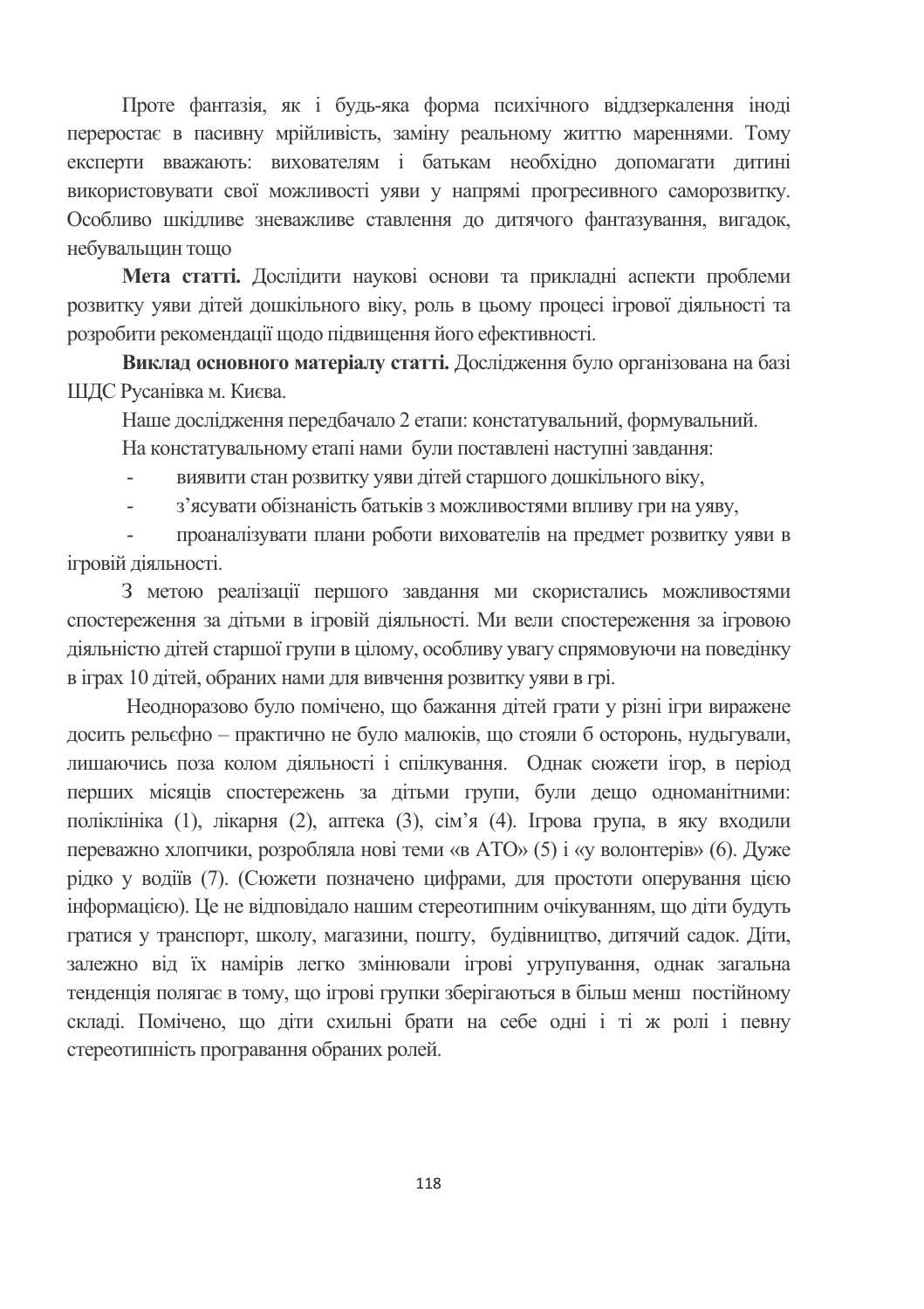| День          |       |          |       |       |         |       |                 | -              |     | -             |
|---------------|-------|----------|-------|-------|---------|-------|-----------------|----------------|-----|---------------|
| <b>RHAKHT</b> |       |          |       |       |         |       |                 |                |     |               |
| Сюжет         | 1,3,6 | 1,2,3,6, | 3,4,1 | 1,3,0 | $\perp$ | 5,0,2 | $^{\prime},1,4$ | $\overline{a}$ | ر د | $J + I + I +$ |
|               |       |          |       |       |         |       |                 |                |     |               |

Дані 2-тижневих спостережень візуалізовано в таблиці №1

Спостереження показали, що діти планують гру, розподіляють ролі між учасниками, продумують хід гри, шукають різноманітні атрибути, предмети замінники, які на їхню думку, будуть необхідні під час гри. В процесі гри діти відображають зміст діяльності дорослих, переносять дії та досвід дорослих в гру, використовують уяву в обігруванні ролі, творчо підходять до вибору атрибутів. Зміст ігор, частіше за все, залишався незмінним. Такі факти говорять про те, що діти або отримують мало нової інформації, або відчувають трудноші шоло її використання.

Нами була задіяна і така важлива складова родинного виховання як вплив найближчого оточення на розвиток уяви в іграх. Ми запропонували з цією метою анкету для батьків наступного змісту:

1. Як Ви оцінюєте значення гри в розвитку дитини?

2. Чи граєтесь Виздітьми в сюжетно-рольові ігри?

3. Як розвиваєте Ви уяву у дітей?

Було обстежено 10 батьків дітей, обраних для вивчення проблеми.

На основі проведеного анкетування можна зробити висновок, що батьки мало взаємодіють з дітьми, не особливо замислюються над розвитком уяви в процесі ігрової дільності, лише забезпечують дітей іграшками.

Водночас, спостереження переконують, що діти, котрі мають можливість спілкуватися в сім'ї із старшими дітьми, мають багато друзів за межами групи однолітків більш ініціативні, розкуті, коло їх ігрових інтересів значно ширше, сюжетно-рольові ігри змістовніші і цікавіші.

Аналіз планів роботи вихователів на предмет розвитку уяви в ігровій діяльності виявив, що певна робота в названому напрямі планується. Періодично проводяться різні форми взаємодії з дітьми, що мають метою розширення їх життєвого досвіду, як екскурсії на пошту, в магазин з наступною підготовкою атрибутів до ігор на відповідні теми. Передбачено окремі впливи на розширення змісту ігрової діяльності та урізноманітнення ігрових дій, залучення до ігор дітей, внесення нових іграшок, пошук предметів-замінників. І, хоча поняття уява тут майже не зустрічається, - всі ці моменти так, чи по-іншому її розвивають.

Матеріали констатувального етапу можна узагальнити. Уява дітей старшої групи в ігровій діяльності розвивається досить успішно, це є, в першу чергу, результатом безпосереднього включення дітей в гру та підтримки педагогів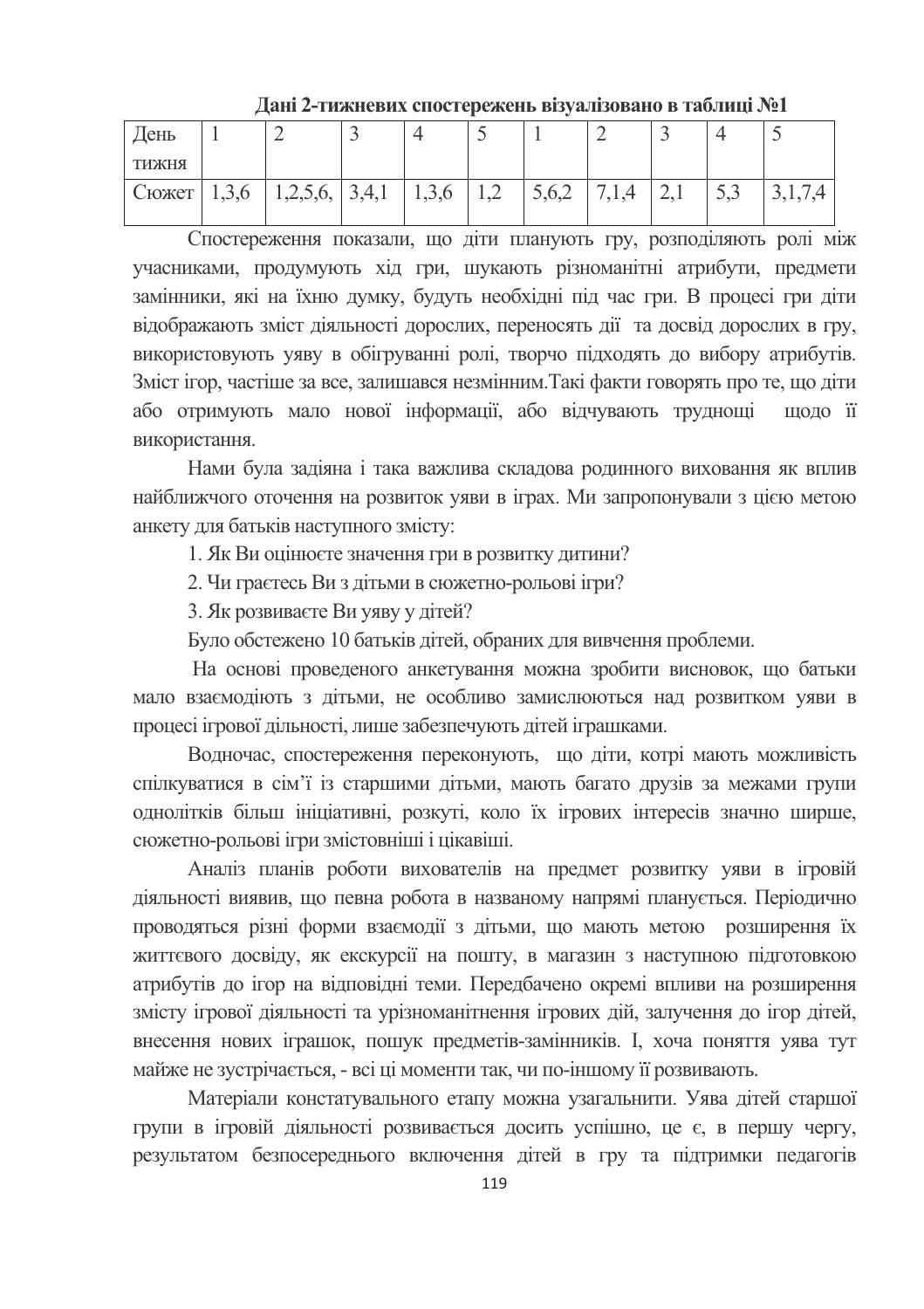дошкільного закладу. Має значення ставлення батьків до ігор і їх взаємодія з дітьми. На жаль, в цьому конкретному випадку недостатня.

Разом з тим було б неправильним вважати, що всі резерви розвитку уяви вичерпані. На нашу думку, продумана нами і частково реалізована на формувальному етапі система роботи може виявитись корисною і дати відчутні розвивальні ефекти.

Головна лінія розвивальної програми - розвиток уяви дітей в ігровій ліяльності. Насичена яскравими емоційними переживаннями, сюжетно-рольова гра залишає в свідомості дитини глибокий слід, який позначається на її ставленні до люлей, їхньої праці, взагалі до життя.

Пам'ятаючи про те, що уява в грі живиться інформацією, яку отримує в процесі пізнання оточення та взаємодії з ним, ми використовували будь-які можливості спостерігати за тим, що відбувається в найближчому оточенні: як доглядають за порядком на вулиці і зеленими насадженнями, якими різними бувають автомобілі і яку різну роботу виконують, як мами прогулюються зі своїми малюками, а в двері аптеки заходять люди і виходять назовні. Навколо дошкільного закладу вирує життя. Є на що звернути увагу і на території та в приміщеннях дитячого садка: медсестра, лікар, завідуюча - кожен виконує свої важливі і необхідні справи.

Гра - вільна, самостійна діяльність дітей. Часто спонтанна, непередбачувана. Це принципово.

Тому ми передбачали і варіанти власної поведінки в тих ситуаціях, що об'єктивно вимагатимуть нашої участі. Наші знахідки, ніщо інше як прикладний аспект теорії керівництва грою, тим особливі, що унікальними були ігрові ситуації, і для жодної з них не було готових інструкцій чи рецептів.

Вихователь - завжди носій ігрових умінь, готовий на правах учасника долучитися до гри: «Ведмедик зламав ніжку, не може йти, потрібні носилки... І санітари. До ведмедика: потерпи, ми зараз допоможемо. До дитини-медсестри: а де тут у вас хірургічний кабінет?

Сергій: треба рентген зробити, може і немає перелому, а може ще і операцію доведеться зробити. Я буду хірургом.

Так виникли нові проблеми: обладнати хірургічний кабінет, знайти потрібні іграшки, або предмети -замінники, виготовити носилки. Простір для фантазії, пошук аналогій, схожості. Гра стає цікавішою, оновленою.

Якщо гра тільки-но з'явилась і діти не мають ігрових умінь важливо бути готовим і вміти навчати гратись, і розвивати чутливість до перспективи гри, процесу планування. Стати виконавцем головної ролі і з цієї позиції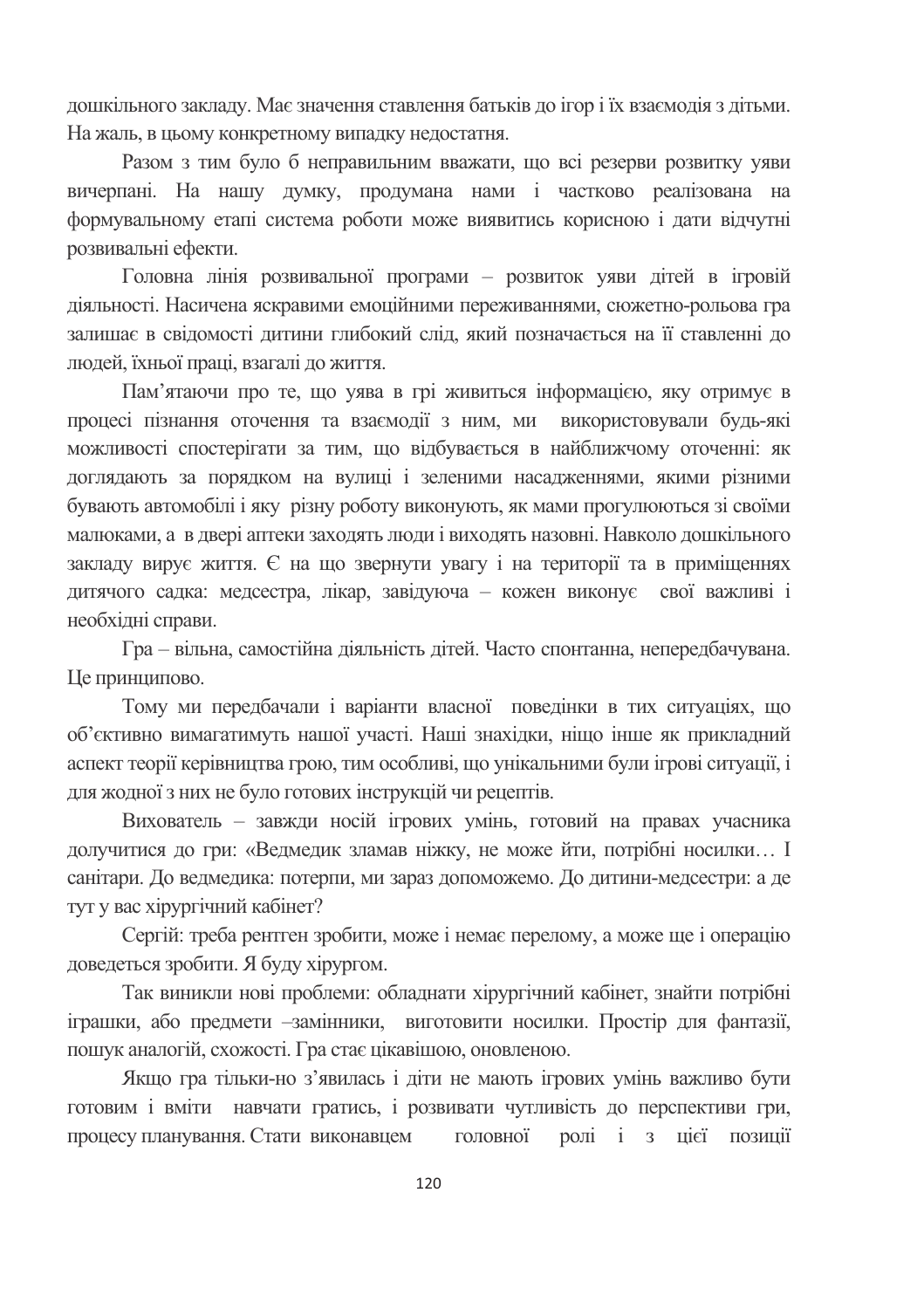обговорити послідовність епізодів (сюжет) гри. Так, коли дітям було важко розпочати гру в «Бібліотеку», на наш погляд, доцільно звернутися до дітей: «А можна я буду бібліотекарем?» Діти погоджуються і ми разом проговорюємо всі проблеми: От тільки де ми облаштуємо бібліотеку? Бібліотекарю потрібне робоче місце... І т.д. В той день у нас було обмаль книг і ми їх зробили самі. Спочатку хтось уявив книгою, складений удвічі листок паперу. Згодом «книга» стала меншою. З'явились надписи на титульних сторінках, різні від розрізнених букв до невеликих слів. Домовились попросити про допомогу батьків. А вже наступного дня бібліотека відчутно поповнилась. Діти приносили різне: звичайні дитячі книжки, і «самвидав» з картинками, були екземпляри зроблені з газет тощо. Ця гра поступово набирала обертів. Вихователь стала читачем і все розповідала іншим відвідувачам як берегти бібліотечні книги. Ще ми придумали влаштувати для «бібліотекарів» курси, де вони, по суті, вчились і вправлялись в ігрових діях, правилах, відносинах. В ролі відвідувачів курсів. Цікавий момент: коли дитина в ролі медсестри досить формально вела свою роль, хтось з дітей порадив їй піти на курси.

Іноді ми зверталися до дітей «голосом» ігрового персонажа. Ведмедика: «Щось мені погано, голова болить» Пропозиції з'являються відразу: треба його лікарю показати. У ведмедика, мабуть температура. Може покласти спати? А може ведмедик голодний? В аналогічній ситуації може «заговорити» зайчик, лялька. Про що говорити? Це вже вирішить вихователь. Ми ж вважаємо спілкування з ігровим героєм надзвичайно ефективним способом мотивувати уяву дітей.

Ми переконались на власному досвіді в доцільності обговорювати з дітьми те, що спостерігали і як буде розгорнута гра, розподіл ролей, організацію ігрового простору.

I усвідомили те, що для ігрового дійства немає «істин в останній інстанції» в одних випадках, може бути доречним спілкування з учасниками гри в ігровій формі, в інших краще зберегти позицію дорослого. Ми переконалися, що по-різному можуть спрацювати одні і ті ж способи впливу на хід гри у різних вихователів: запитання, нагадування, підказка, привнесення додаткової інформації, уточнення тощо. Особливе значення має уміння педагога постійно розширювати поле усвідомлення дітьми все нових і нових аспектів діяльності дорослих, звичних, а тому непомітних, трансформувати їх в ігрові сюжети і нові фрагменти уже звичної гри.

З нами трапився епізод, який запам'ятається надовго. Для розвитку сюжетнорольової гри «Лікарня» запропонували дітям обіграти проблемну ситуацію: «Зайчик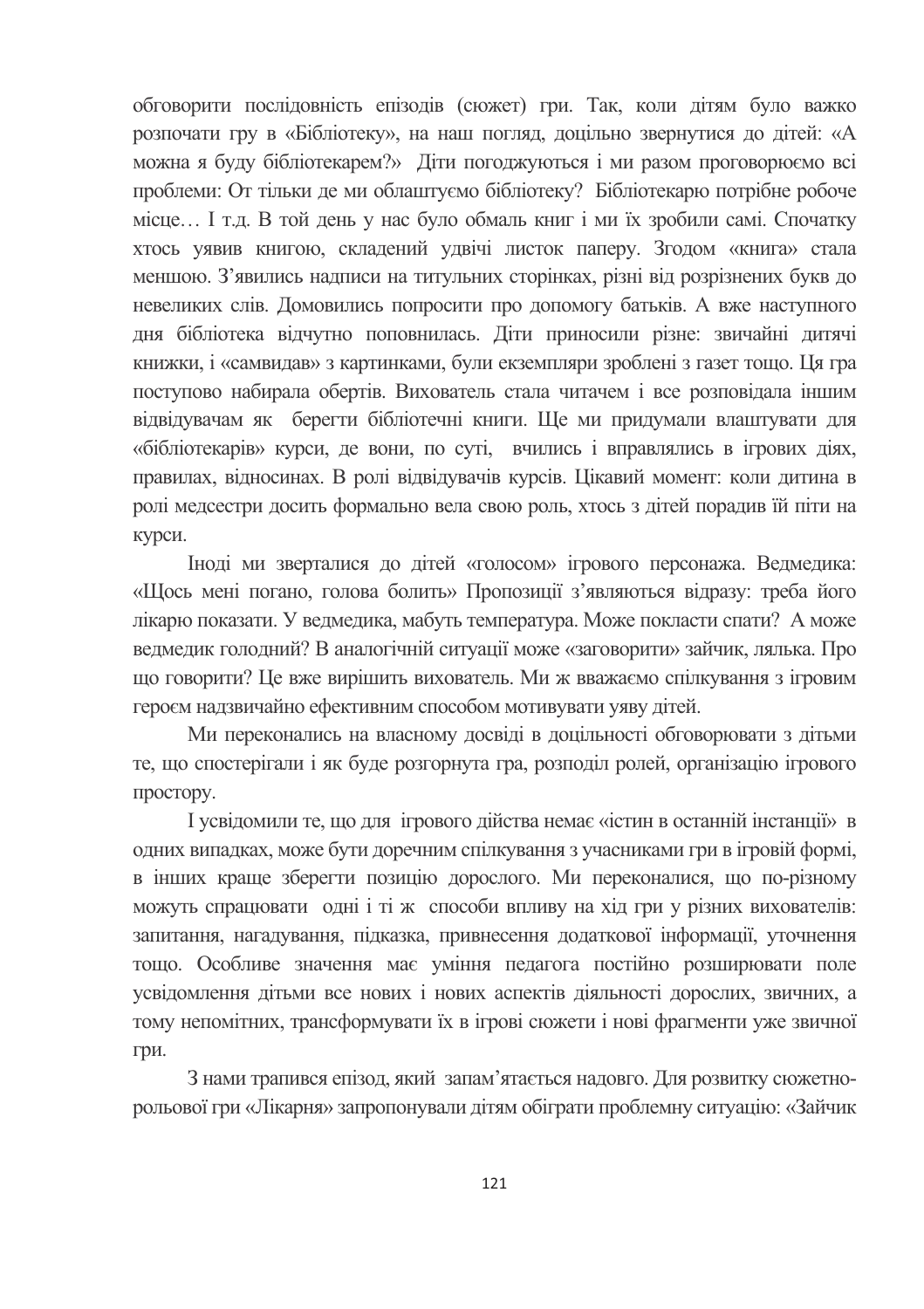зламав ніжку». Все було зроблено, як радив автор посібника. «Лежить зайчик і плаче, біг він через ліс, оступився...» - почала вихователь.

Але того дня в Артура Ф. болів зуб і все йому було немиле, а мами, котру викликали з роботи все не було. Хлопчик раптом грубо вихопив зайчика (з поламаною ніжкою) і став підкидати його вгору. Діти в першу мить розгубились, було уже явно не до гри. Рятувати зайчика кинулась Марина, різкий неточний рух, Артура, той впав, вдарився, голосно заплакав. В цей момент в штовхнула приміщення ввійшла його мама і хлопчик додав гучності. А в дуеті з ним Марина. Зі страху. І як бути? Але цей період роботи з дітьми був насиченим, продуктивним і думається приніс багато відкриттів і дітям, і нам.

Висновки. Ми поділяємо думку про те, що необхідною умовою розвитку творчої уяви дітей є включення малюка в активні форми ігрової діяльності і, перш за все, сюжетно-рольові ігри. Можливими шляхами для розвитку уяви є навчання дітей наступних прийомів уяви: аналогії, гіперболізації, акцентуації тощо.

Ми ще раз переконались у тому, що гра і уява нерозривні, саме в грі, завдяки уяві, дитина стає сильнішою, витривалішою, добрішою. Гра відкриває в дитячій душі джерело уяви, фантазії, значення якого в реалізації особистісного потенціалу неможливо переоцінити.

Гра - один із стандартів дошкільної освіти - може стати справжньою школою життя, якщо неухильно дбати про імплементацію у зміст гри актуальної інформації про діяльність реальних учасників діяльності, їх відносин, проблем, складностей. Тоді починають діяти правила суспільних взаємин.

Якщо ж діти діють тільки за власним бажанням, вони не завжди виконують умови гри. В результаті їх взаємини порушуються або складаються довільно. Щоб уникнути цього педагог, зацікавлений грою, дає вказівки через її правила і зміст як учасник гри: і організовує їх ігрову діяльність, і комплектує групи, інструктує дітей перед початком гри, керує їх поведінкою в ході гри аналізує і оцінює дії гравців.

Проведене діагностування уяви і її аналіз виявили, що реалізація системи ігор-вправ, спрямованих на розвиток уяви та оптимізація ігрової діяльності дітьми старшого дошкільного віку, продукують більш високі показники, оригінальних зображень серед дітей, на відміну від тих, які не були включені в систему розвивального характеру

Якщо не приділити відповідної уваги збагаченню образів уяви, розвитку її механізмів у дошкільному віці, це може призвести до її поступового згасання, що негативно позначиться на результатах шкільного навчання і наступних етапах життя. Ігрова діяльність створює оптимальні умови для вирішення творчих завдань. І результат діяльності виходить більш високий, оскільки дитина не просто уявляє